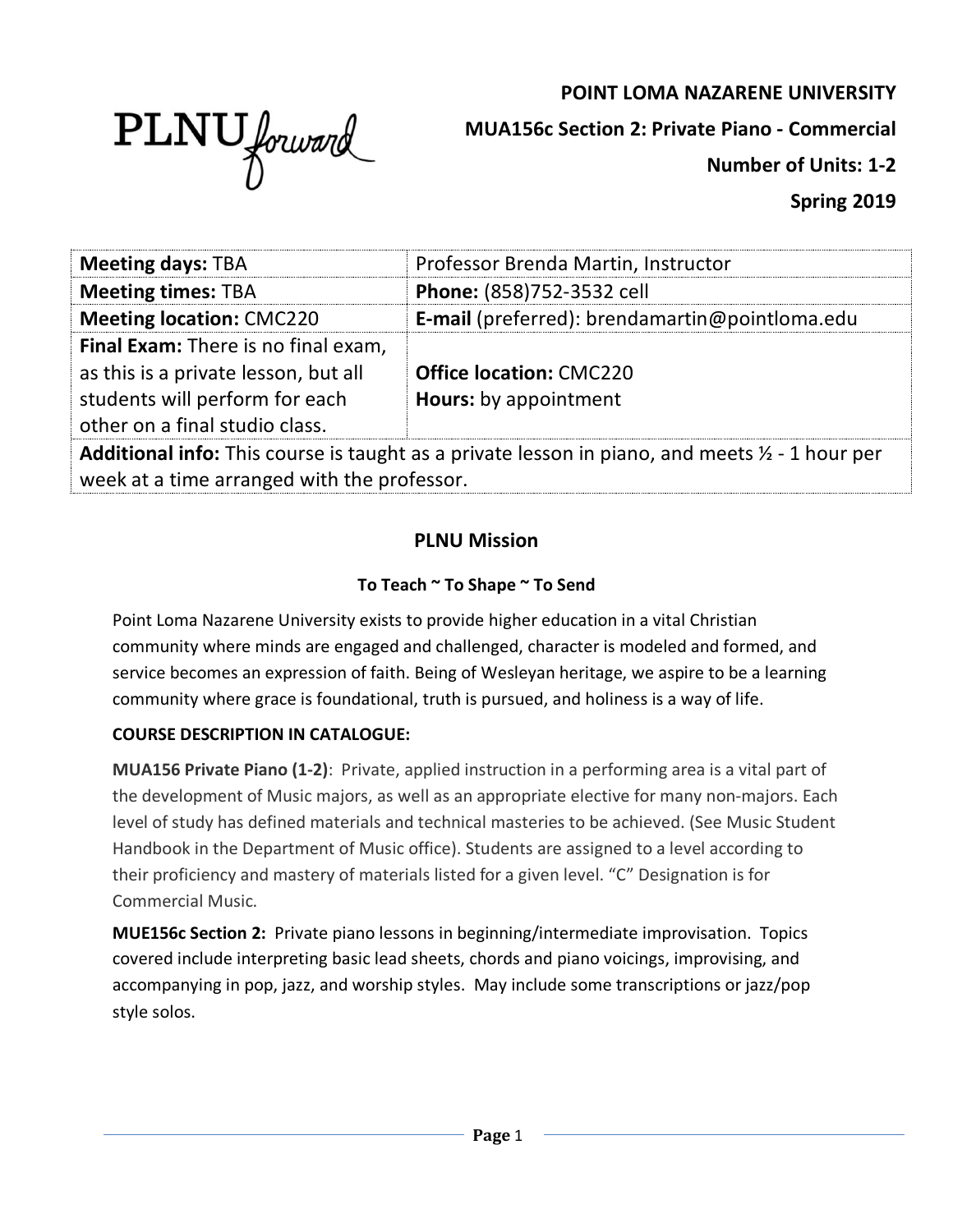### **COURSE LEARNING OUTCOMES**

Although specific goals will vary according to the level and interests of each private student, by the end of the semester each student demonstrate the ability to look at a basic lead sheet and play in several of these ways:

- Play the melody with the right hand while comping with chords in the left hand
- Improvise new melodies over the chord changes while comping with the left hand
- Create basic solo keyboard arrangements from lead sheets or hymns
- Create simple two-hand accompaniments to accompany singing or instrumental solos in pop, jazz, or worship style, or a mixture
- Play all major, minor, diminished, and augmented triads in all inversions
- Play these types of seventh chords in root position and inversion (Major, minor, diminished)
- Play simple to more complex ii-V-I progressions in several keys

## **TOPICS COVERED**

The following topics will be covered, depending on the level and needs of the student:

- Triads and inversions
- Blues scales and chords
- Seventh chords and ninth chords in root position and inversions
- Arpeggio patterns
- Scales
- Chord extensions
- Altered chords
- Shell voicings
- Left hand voicings for comping
- Two-hand chord voicings and comping
- $\bullet$  ii-V-Is in major and minor, in  $7<sup>th</sup>$  and  $9<sup>th</sup>$  chord voicings
- Spread voicings/Drop 2 voicings
- Major scales and selected jazz modes
- Playing by ear
- Basic arranging of hymns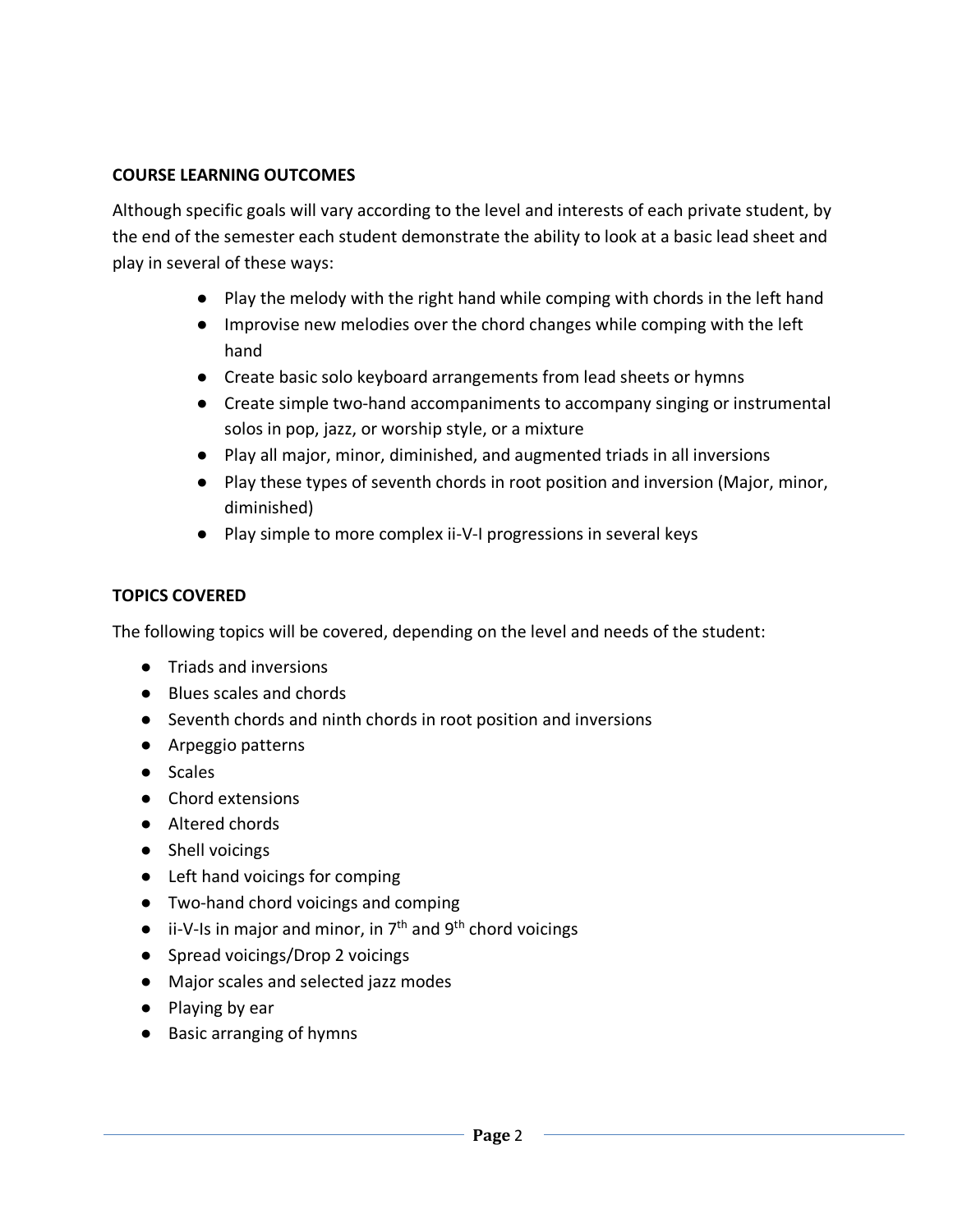### **REQUIREMENTS**

### **Lead Sheet Performances**

By the end of the semester, each student is expected to complete and perform three to five lead sheets or hymns in several of the ways described above. The student may choose to do a mixture of praise choruses/hymns, pop lead sheets, jazz standards or even one or two transcriptions, or may choose to stick with one genre. Because the styles overlap, there may be a jazz element to some of the praise and worship playing. Everyone will be expected to learn some basic chord progressions, jazz modes, and do some basic improvisation.

### **Jam Sessions**

There will be two-three jam sessions during the semester. These times are required and will be arranged and agreed upon after the start of the semester. The first one will be around midsemester (time TBA), and the final jam session will be combined with MUA156-256 and will be held Saturday, April 27 from 3:00 – 5:00 at the home of the Martins, 3787 Belford Street, San Diego, CA 92111. Students will play charts they are working on and new material may be presented.

### **Listening**

- Because listening is such a vital part of learning to improvise, it will be a part of your preparation
- You will be given listening assignments from time to time and will be expected to listen and document your listening.
- Each student must attend at least three off-campus concerts; at least one should be jazz related, and the other can be pop or praise related. They must feature keyboard. We will probably take a trip to "Dizzy's" as a group. Students will be expected to turn in a one-page, double-spaced typewritten reflection on each concert.

## **HOMEWORK AND ASSESSMENT**

Each student should practice 2-3 hours per week outside the lesson for each unit. This practice will include working out exercises, working on lead sheets, and working on technique. An additional 1-2 hours per week should be spent listening to assigned recordings.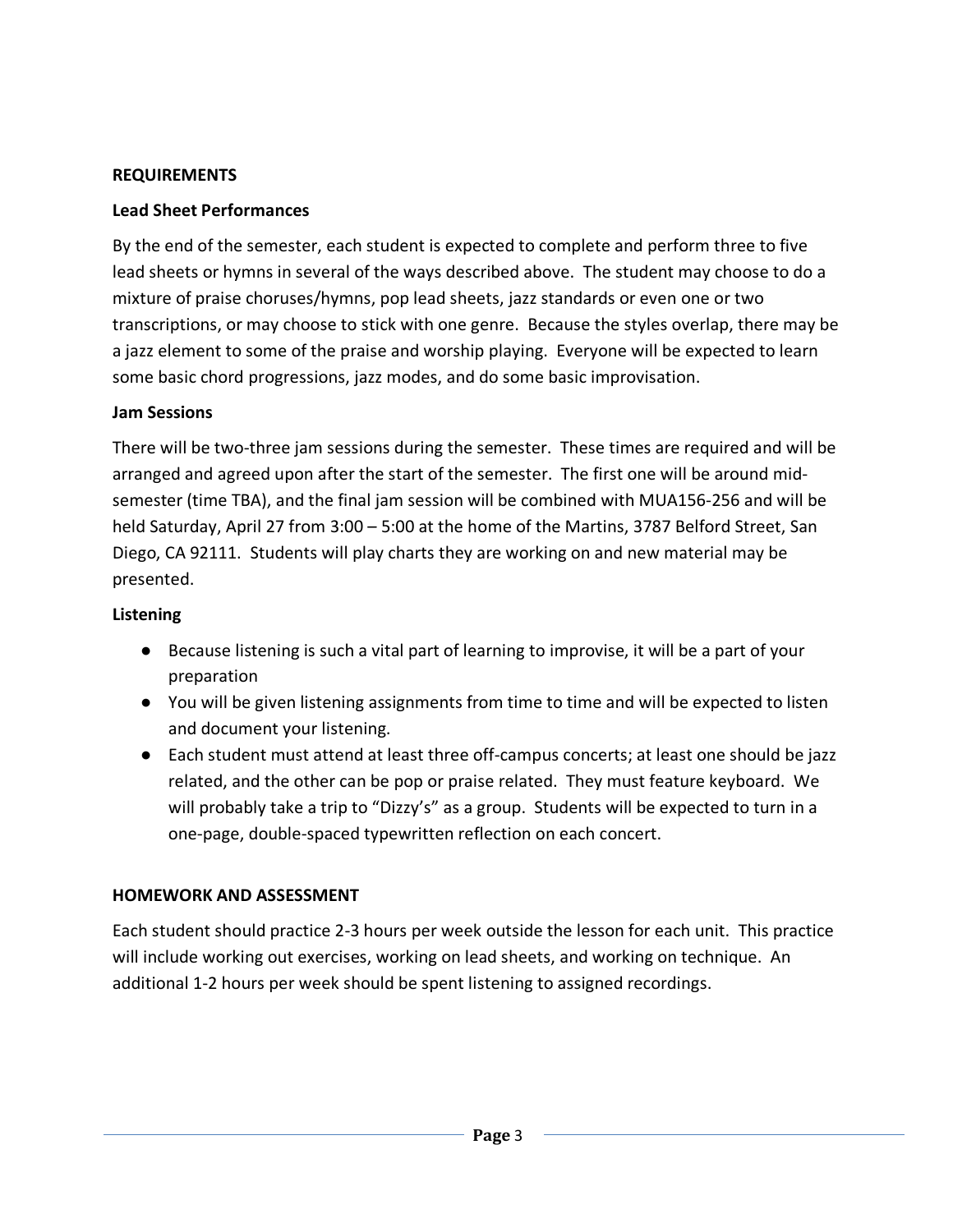### **GOOGLE DOC**

Homework will be assigned via a shared google doc that I will set up for each student and also through CANVAS. The student will be expected to record practice hours each week, a brief summary of what she/he practiced, and any questions he/she may have. The professor will include links to items of interest, so please check it frequently. This google doc will be used to assess the student's grade at the end of the semester. Please check CANVAS regularly for upload assignments for listening and concert attendance upload assignments and due dates.

#### **DATES**

- JAM SESSION 1: Week of Feb 18
- JAM SESSION 2: Week of March 18
- $\bullet$  JAM SESSION 3: (Final required) 12/8 3:00 5:00 p.m. at Martin home (3787 Belford Street San Diego, CA 92111

#### **REQUIRED TEXTS**

Repertoire and textbooks will be assigned individually and must be ordered promptly and brought to the second lesson. If repertoire is assigned, it is REQUIRED.

#### **Types of materials assigned:**

- A fake book. The type and difficulty will be determined at the first lesson. \*Note: In the event a student chooses to learn a lead sheet that is not in his/her fake book, she/he may download the lead sheet from Hal Leonard or from Music Notes. The cost is around \$1.
- A method book (or two): The appropriate method book will be selected and assigned at the first lesson.
- SongSelect: If the student wants to work on praise and worship music, the professor will download some charts from SongSelect through the university license.
- Metronome
- IReal (an app for iPhone or iPad): (required for jazz students) This is a wonderful practice resource, and a very good to practice tool. I strongly recommend it, especially if you are working on jazz. It is good for practicing other styles as well.

| Attendance: 25 % | A=93-100 |
|------------------|----------|
|                  |          |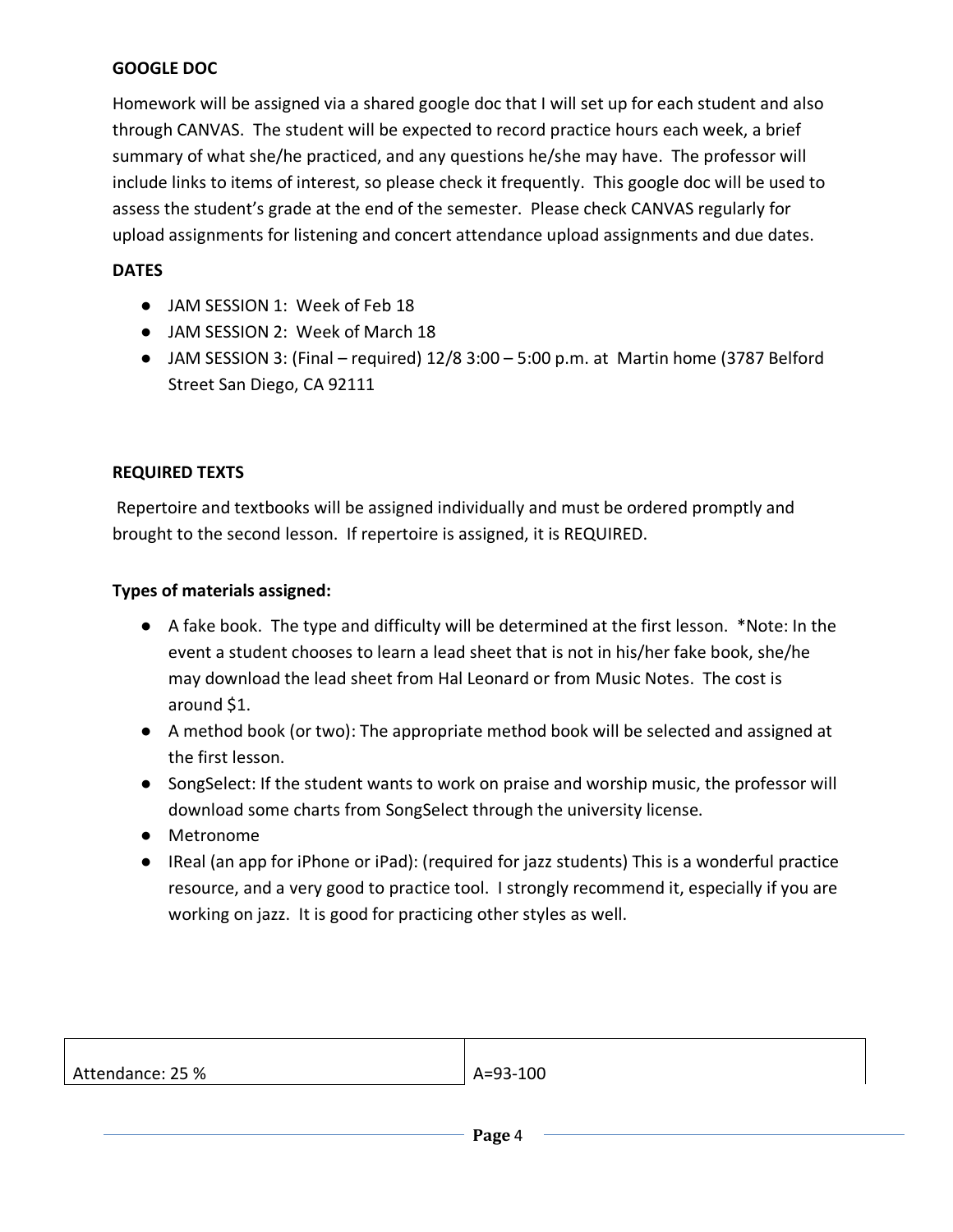| Jam sessions 20%                             | $A = 92 - 90$ |
|----------------------------------------------|---------------|
| 3 Concerts: 10%                              | $B+=87-89$    |
| Listening: 20%                               | $B = 83 - 86$ |
| Weekly practice and improvement (lead sheets | $B = 80 - 82$ |
| and exercises learned): 25%                  | $C+=77-79$    |
|                                              |               |
| <b>TOTAL: 100%</b>                           |               |
|                                              |               |
|                                              |               |

- **Required:** 3-ring binder (best) or folder, staff paper www.freestaffpaper.com) and notebook paper in the binder, and room to place any handouts given at the lesson.
- A way to record the lesson (it is easiest way to remember improvisational lessons).

## **PLNU COPYRIGHT POLICY**

Point Loma Nazarene University, as a non-profit educational institution, is entitled by law to use materials protected by the US Copyright Act for classroom education. Any use of those materials outside the class may violate the law.

# **PLNU ACADEMIC HONESTY POLICY**

Students should demonstrate academic honesty by doing original work and by giving appropriate credit to the ideas of others. Academic dishonesty is the act of presenting information, ideas, and/or concepts as one's own when in reality they are the results of another person's creativity and effort. A faculty member who believes a situation involving academic dishonesty has been detected may assign a failing grade for that assignment or examination, or, depending on the seriousness of the offense, for the course. Faculty should follow and students may appeal using the procedure in the university Catalog. See Academic Policies for definitions of kinds of academic dishonesty and for further policy information.

## **PLNU ACADEMIC ACCOMMODATIONS POLICY**

If you have a diagnosed disability, please contact PLNU's Disability Resource Center (DRC) within the first two weeks of class to demonstrate need and to register for accommodation by phone at 619-849-2486 or by e-mail at **DRC@pointloma.edu.** See Disability Resource Center for additional information.

## **PLNU ATTENDANCE AND PARTICIPATION POLICY**

Regular and punctual attendance at all classes is considered essential to optimum academic achievement. If the student is absent from more than 10 percent of class meetings, the faculty member can file a written report which may result in de-enrollment. If the absences exceed 20 percent, the student may be de-enrolled without notice until the university drop date or, after